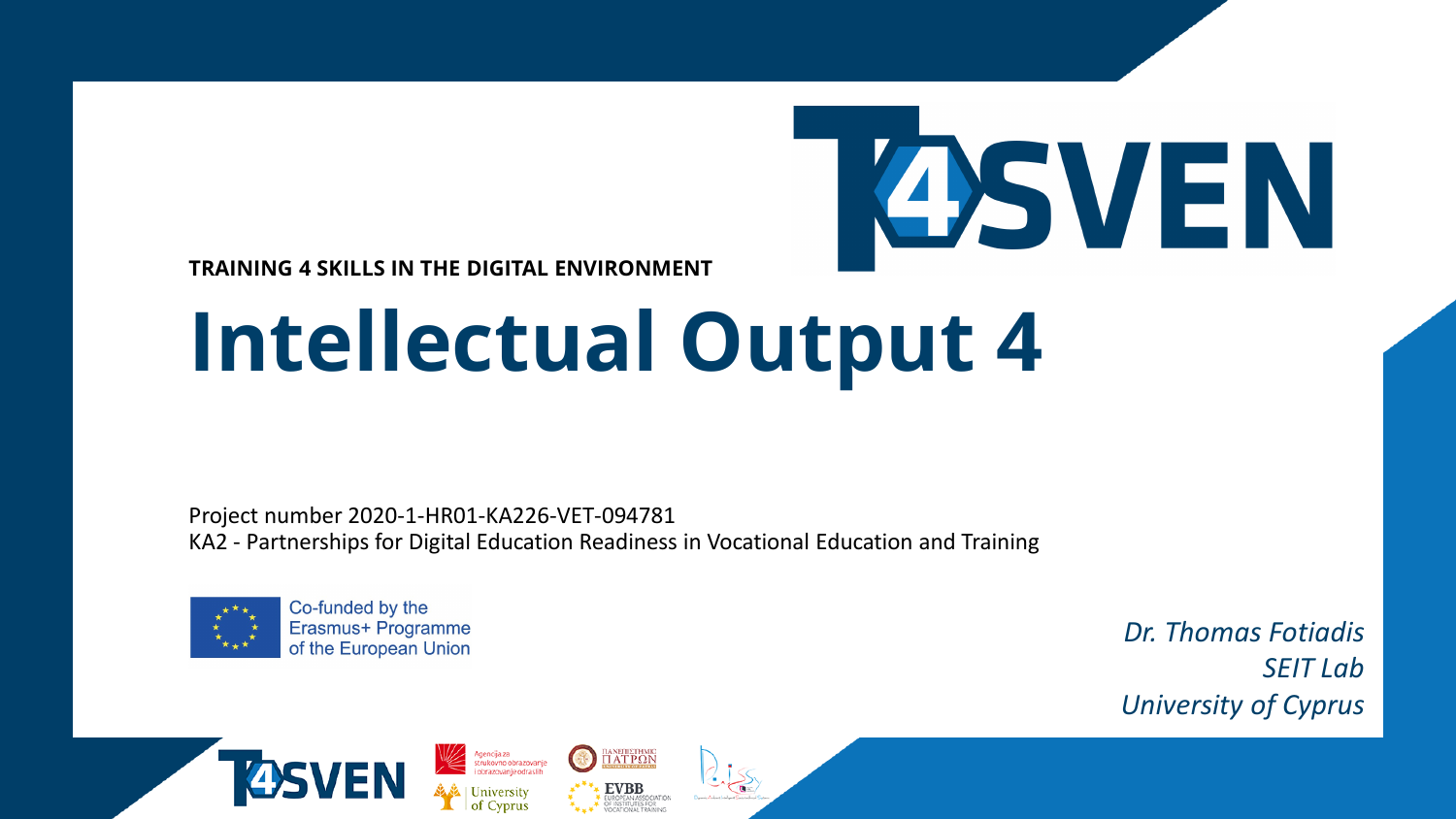

## **TITLE OF THE CHAPTER**

- Description of SEIT-Lab / UCY
- IO4 Web Platform
	- IO4.A1 User Requirements for Web Platform
	- IO4.A2 Educational Content Preparation and Creation
	- IO4.A3 Web Platform Design and Development
	- IO4.A4 User Acceptance Testing of Web Platform

Agencija za<br>strukovno obrazovanje<br>i obrazovanje odraslih

ΠΑΝΕΠΙΣΤΗΜΙΟ<br>ΠΑΤΡΩΝ

EVBB<br>OF INSTITUTES FOR<br>VOCATIONAL TRAINING

- IO4.A5 User Manual
- Project website
- Risk Management & Conflict resolution plan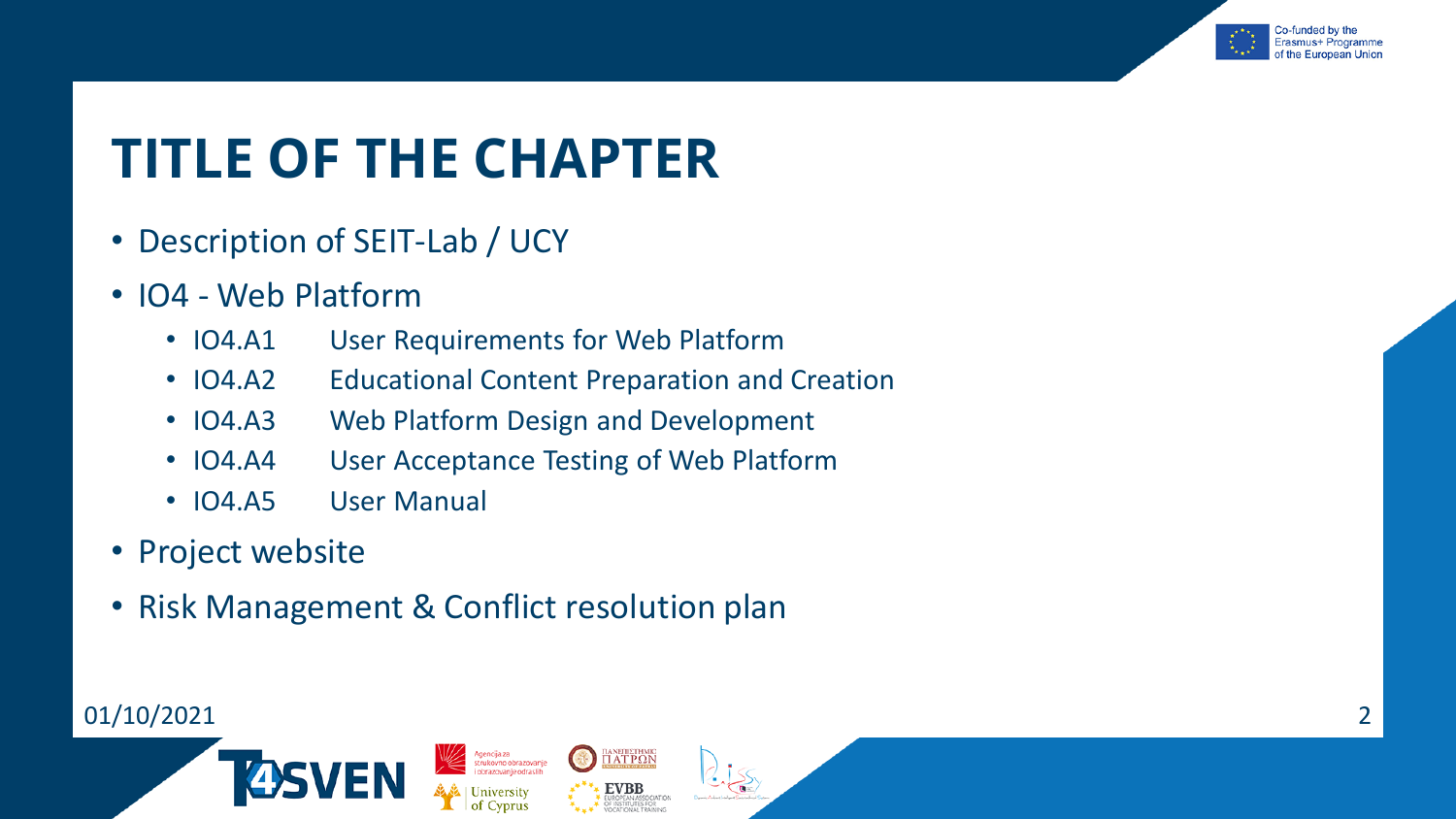

#### **Software Engineering and Internet Technologies (SEIT) Laboratory**

Software Engineering and Internet Technologies (SEIT) Laboratory is an integral part of the Department of Computer Science of the University of Cyprus. (SEIT) focuses its research activities on two important areas of Information Technology, namely Software Engineering and Internet Technologies.

SEIT has extensive experience in the area of applying ICT to e-Learning, m-Learning and Open and Distance Learning in general as well as Lifelong Learning in particular.

пахепіεтнміс<br>ΠАТРΩN





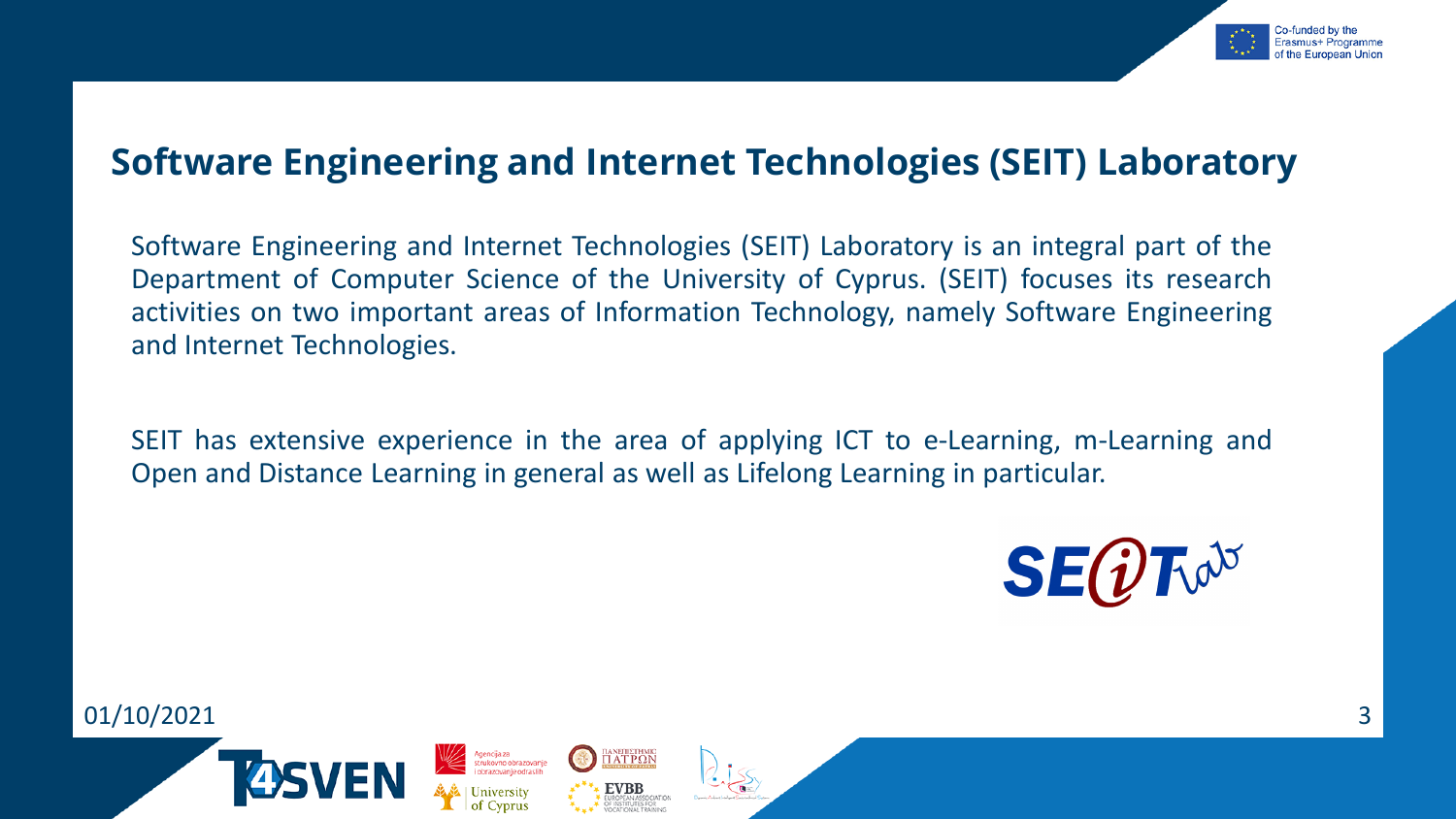

## **IO4 - Web Platform**

Enable to:

- 1. the support of innovative approaches and digital technologies for teaching and learning
- 2. the continued professional development of VET teachers, trainers and mentors in both school and work-based-learning environments.

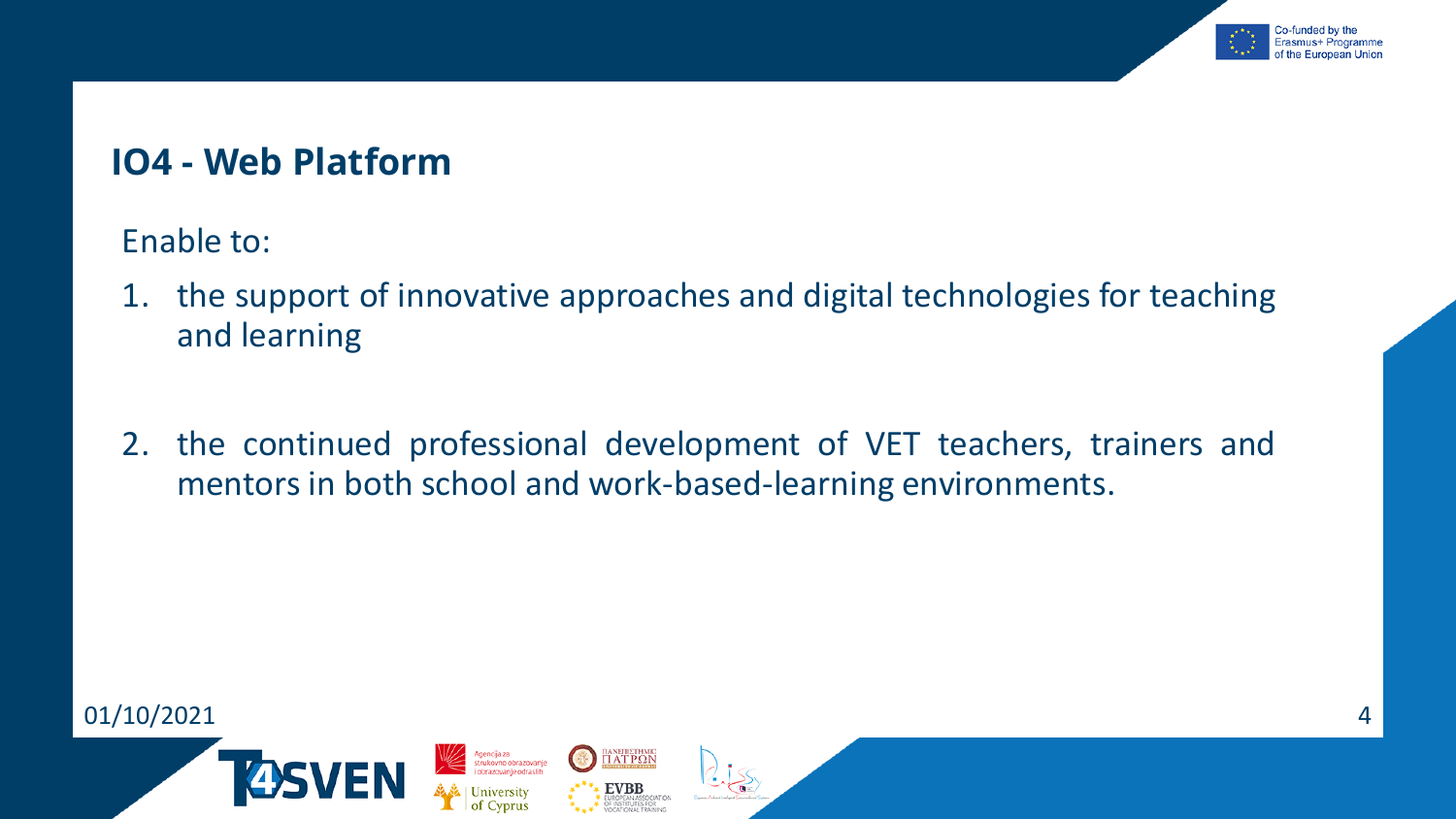

#### **IO4 - Web Platform**

Will provide:

- online training courses to enable the implementation of blended learning, including curriculum creation, teaching, learning and assessment tools with a directed emphasis on work-based-learning (WBL).
- 2. tools and open resources on blended training that will equip VET teachers with the necessary knowledge of embedding digital technologies into their contentmatter expertise and their pedagogical practice

ianetiiethmic<br>T AT P.O.N



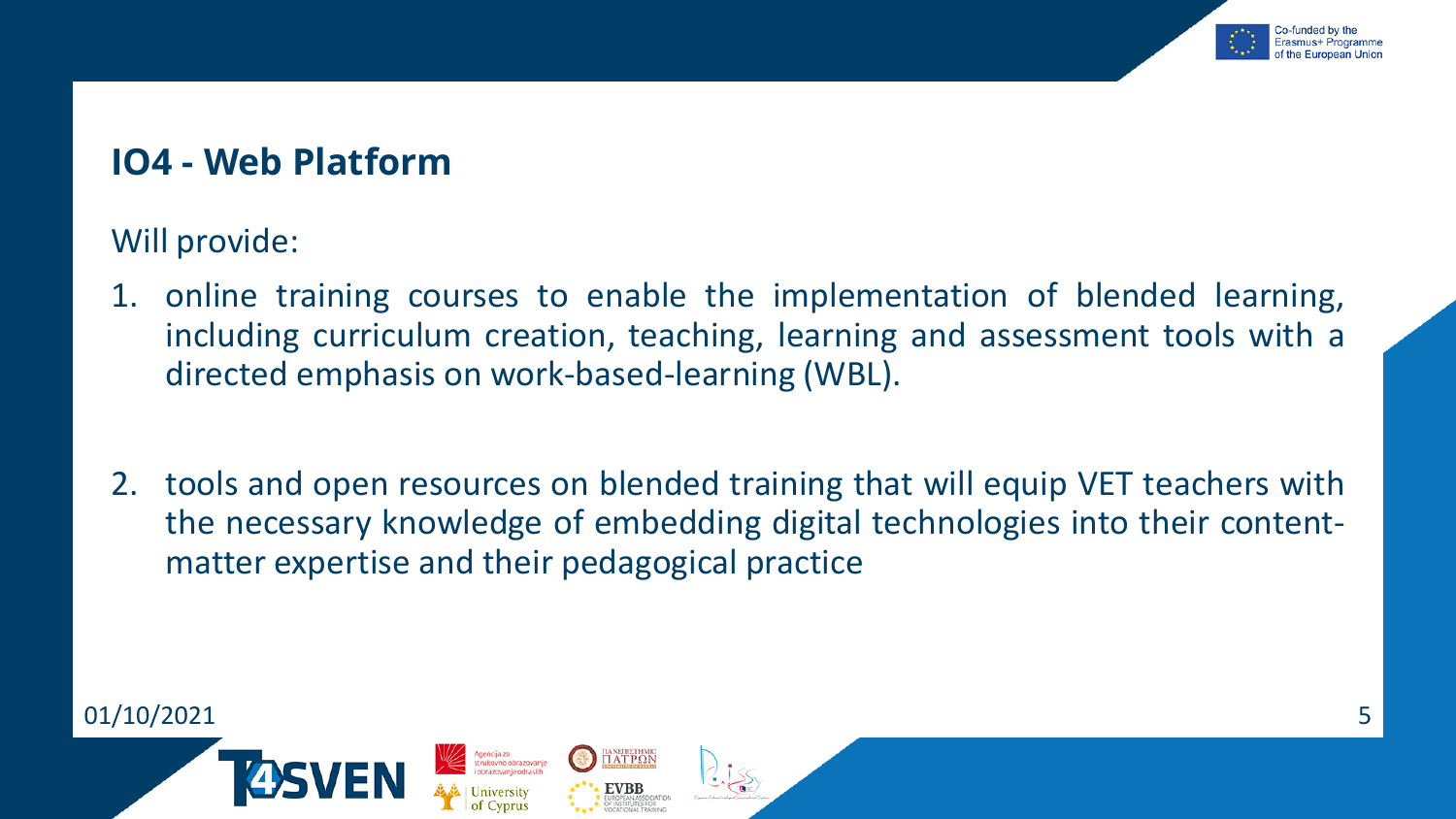

## **IO4 - Web Platform**

Will provide:

- another online tool that is under consideration to be used is the SELFIE tool, which is an online evaluation tool for schools where teachers can inspect and assess their students in an interactive environment.
- peer evaluation

The web platform will be implemented with a responsive design to include necessary user feedback to be able to navigate and use its features.

It will support the majority of devices (desktop PCs, laptops, mobile devices, tablets etc.) and all screen sizes and resolutions.

Α series of technical guides will be included that will answer any questions about any feature and procedures within the system.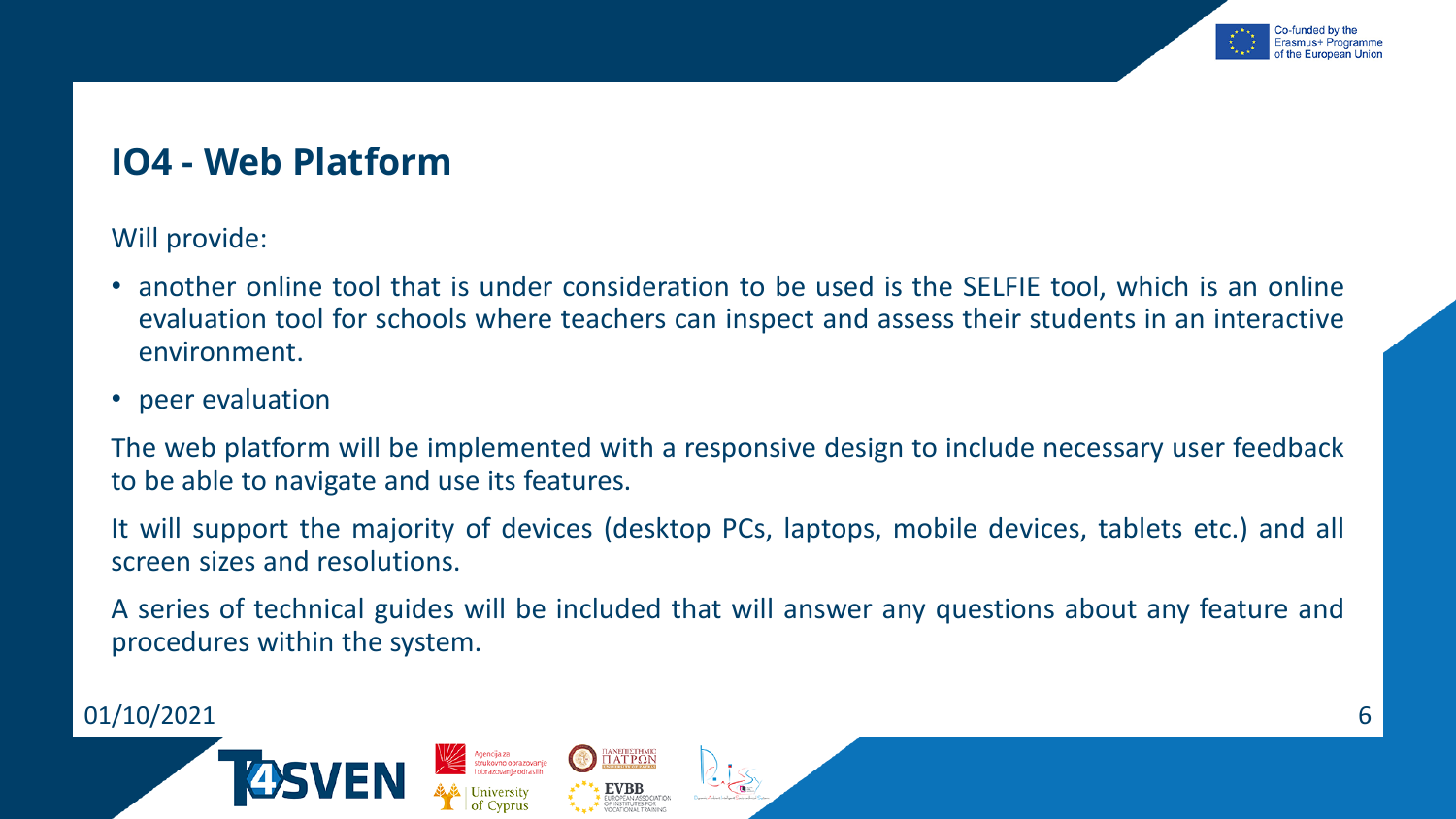

## **IO4.A1 User Requirements for Web Platform**

Milestone 1:

Online user requirements questionnaire (M5). This will be a google form that partners will be asked to complete with the aim to help us define the platform requirements.

Definition of the functionalities available in the Web Platform, such as types of tools to be used, social network specification and functionalities, types of formats accepted etc.

Based on these user requirements, the specifics for the platform implementation will be decided (including the type of platform that will be developed)

[https://docs.google.com/forms/d/1jfcxV1HovjofoEZUWVdozWHuTqO8LFc64q9agDuPAtU/edit?usp=](https://docs.google.com/forms/d/1jfcxV1HovjofoEZUWVdozWHuTqO8LFc64q9agDuPAtU/edit?usp=drive_web) drive web

πaneπiethmic<br>ΠΑΤΡΩΝ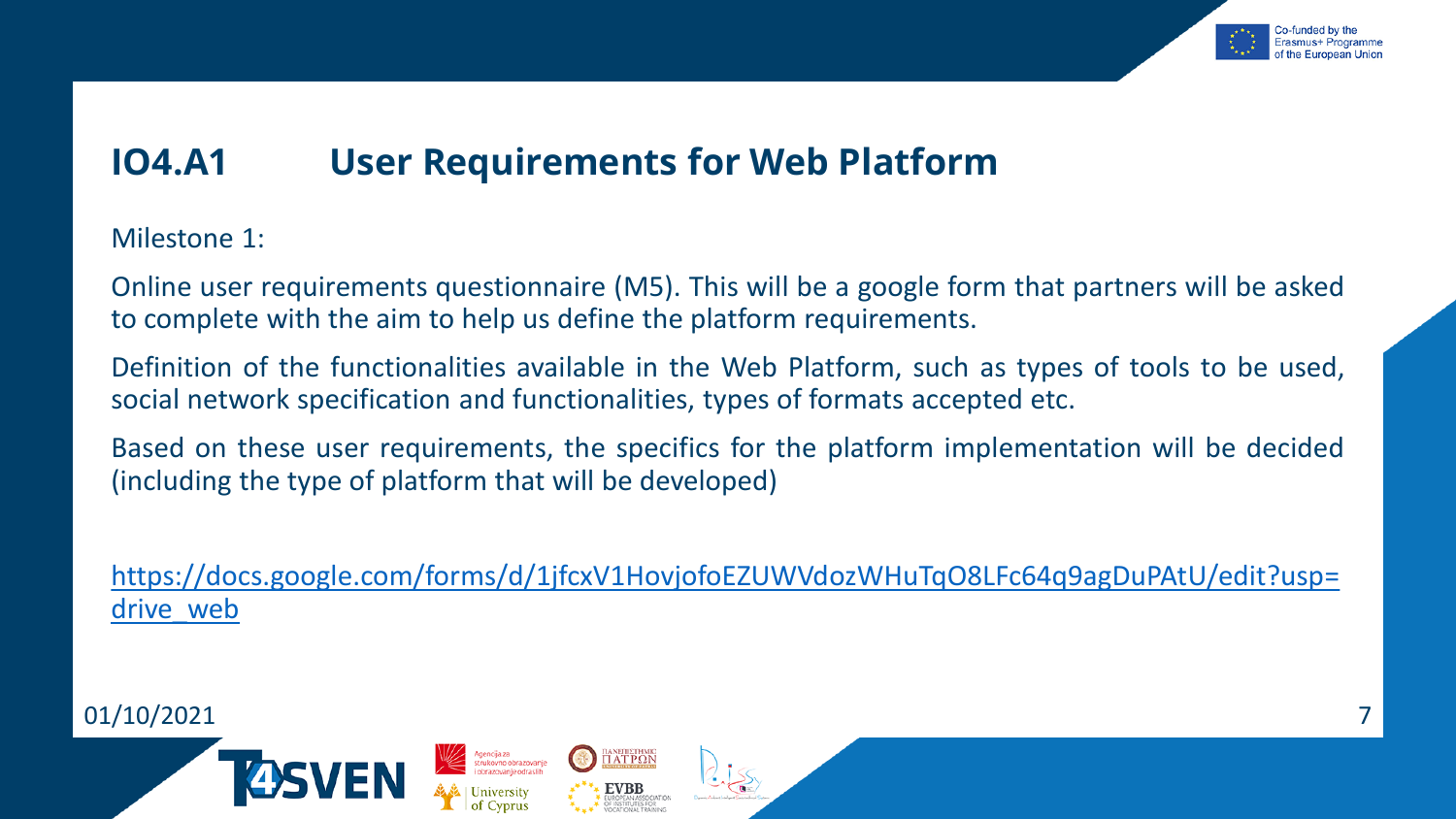

## **IO4.A2 Educational Content Preparation and Creation**

Milestone 2:

Template for content (M10). Based on the decisions made in A1, appropriate templates will be created by us for partners to insert their content into for easier transfer into the platform

Preparation of the templates for the educational modules and scenarios that will be hosted in the Web Platform and a series of mock scenarios where a user will interact with the provided educational material. This defines how the structure of modules and scenarios will be presented in the Web Platform.

All the training material will need to be prepared according to these specific requirements so that they can be integrated into the Web Platform. Instructional material will be translated in all specified languages in this task.

ianetiezthmic<br>T AT P O N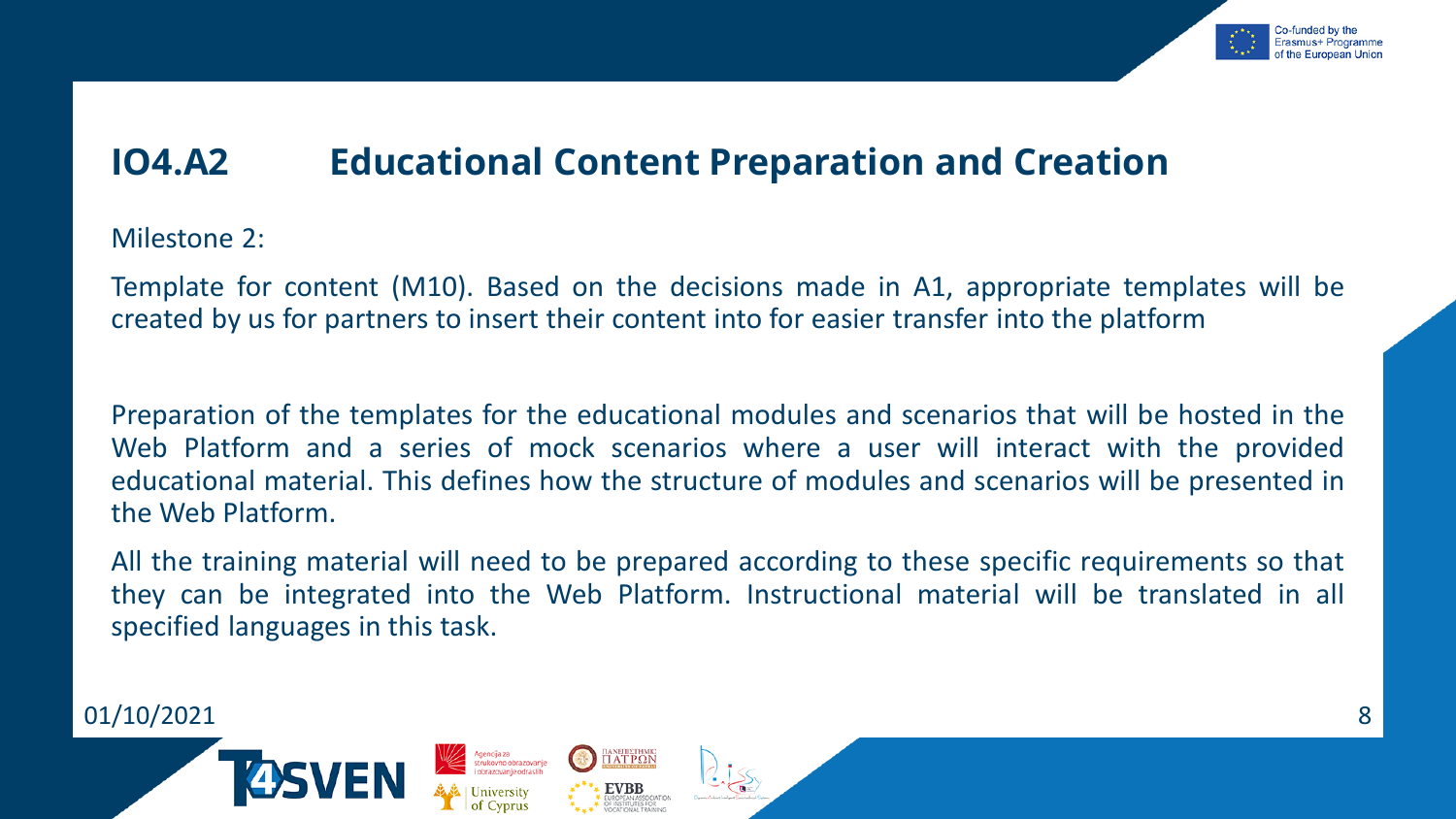

## **IO4.A3 Web Platform Design and Development**

Milestone 3: First version of platform (M10). The platform can then be evaluated internally by partners for further improvements.

Milestone 4: Second version of platform (M11). Based on feedback collected from internal testing and improvements made thereof, the platform will be in a position for pilot testing with actual users.

The Web Platform will be designed and developed based on the specifications of Task A1.

The platform will utilize tools that will be integrated in the functionality of the platform that will assist the evaluation and assessment of VET students and will be a valuable asset in general of the VET teachers.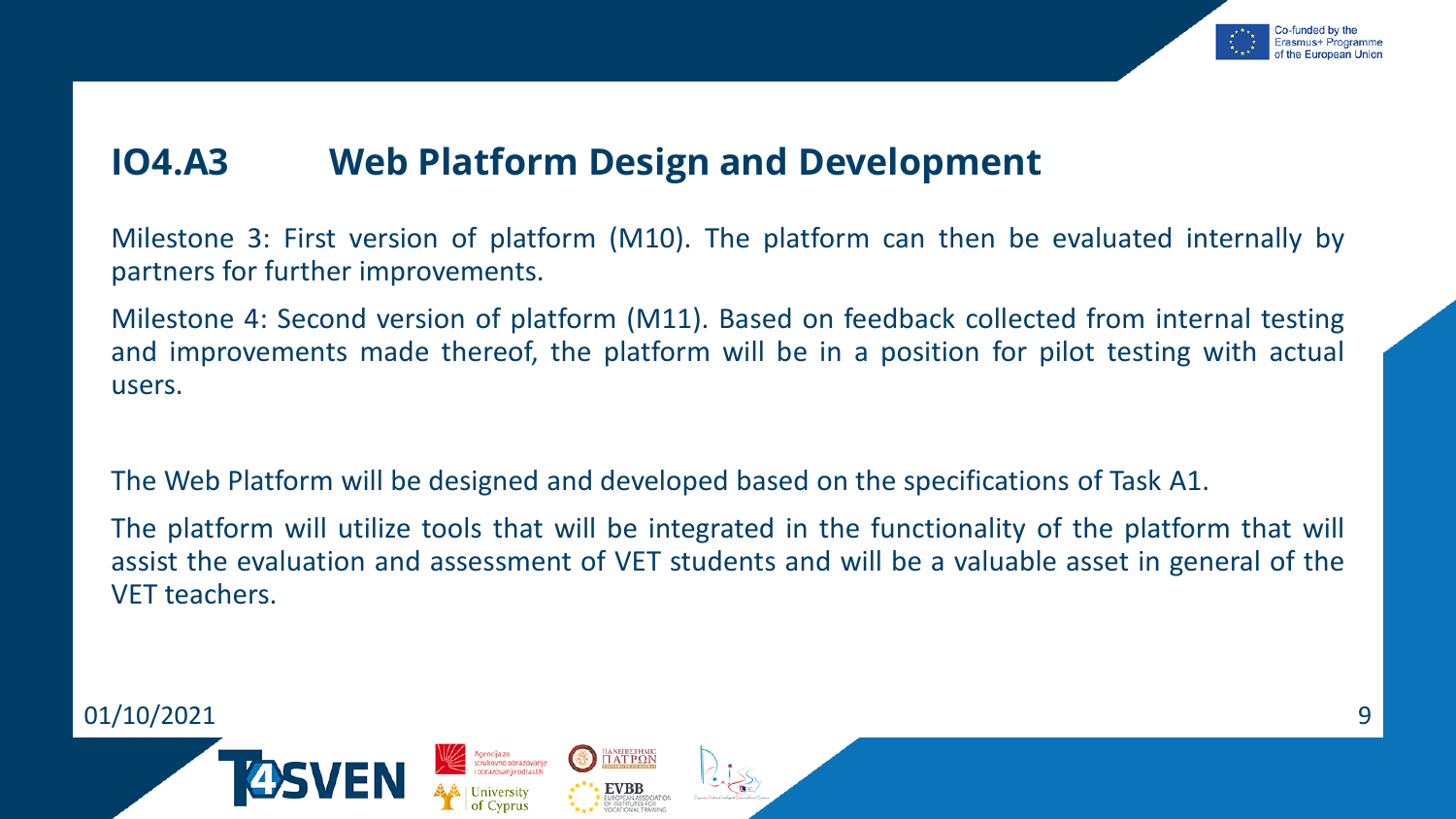

## **IO4.A4 User Acceptance Testing of Web Platform**

Milestone 5:

Feedback collection from pilots (M22). Following use of the platform, participants in the pilots will evaluate it. Feedback will be collected for the last version of improvements.

A pilot study will prove fruitful with the assessment of the end-users as it will mark the areas where our e-Learning Platform might need some improvement and also the parts where it impressed them (this will be used as positive feedback and will be reproduced, if possible, in any other similar aspect of the project).

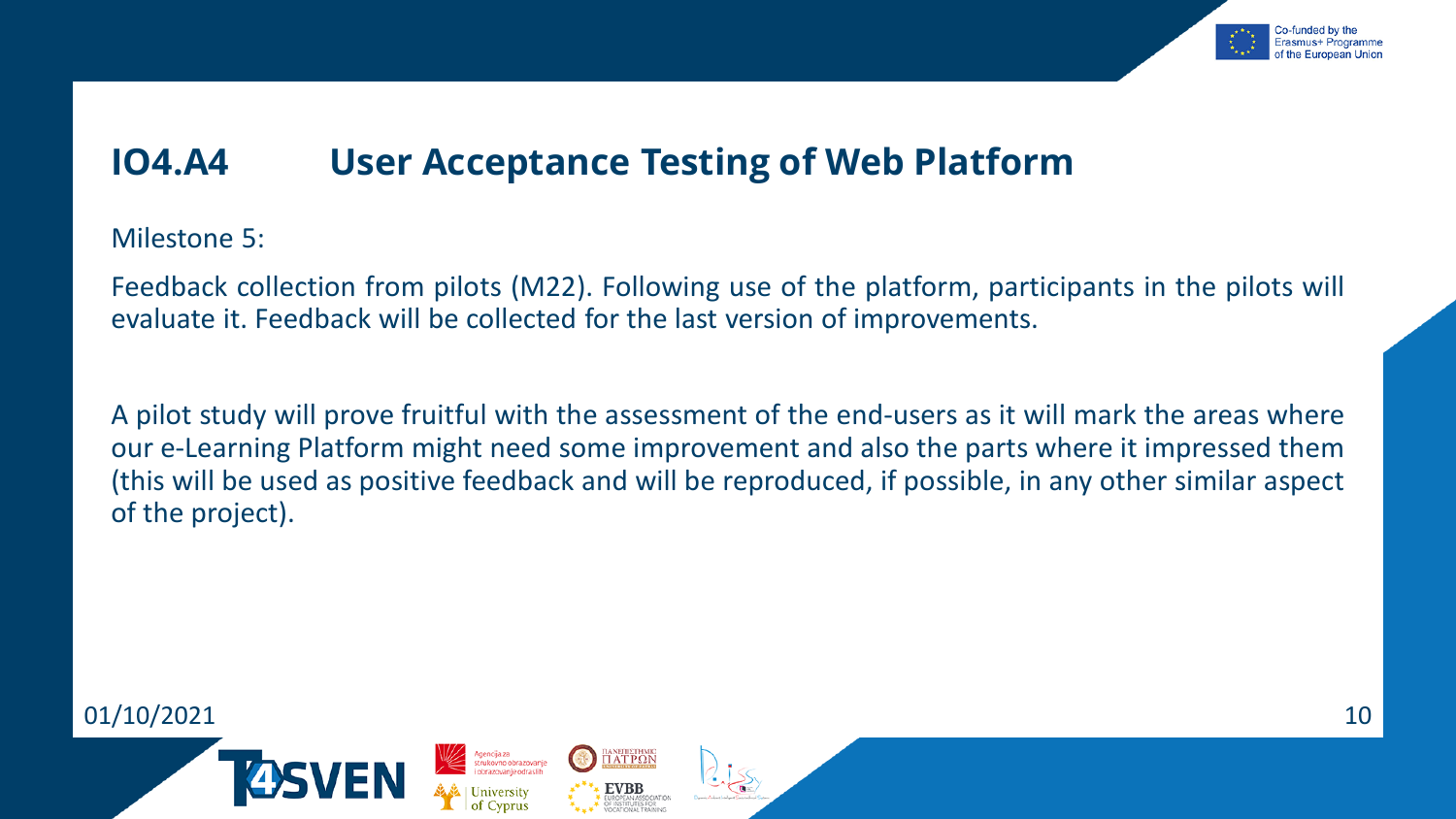

## **IO4.A5 User Manual**

Milestone 6:

First draft of manual (M10). The first draft of the manual will be ready before the pilots start. The manual will be finalised at the end of the pilots to a final version.

The manual will be drafted in English and include a detailed description of the platform's functionalities and instructions on how to use them.

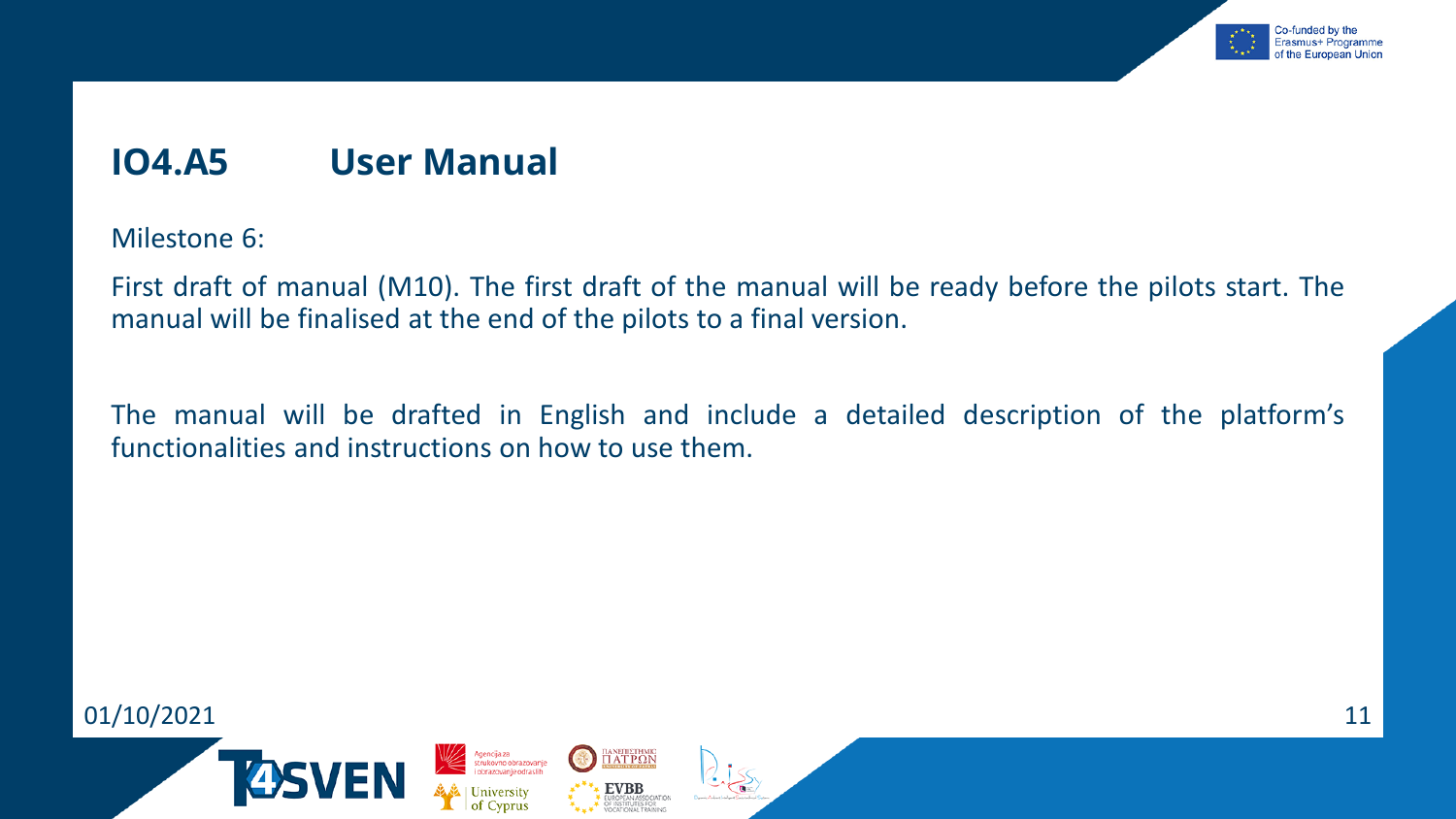

#### **Produced Deliverables**

- Educational content templates with content included in all available languages
- Web Platform.
- User manual in English.
- All partners will contribute to the preparation of the educational content according to the templates and specifications and will participate in the definition of the user requirements, as well as the user acceptance testing and the educational contents and materials approval.

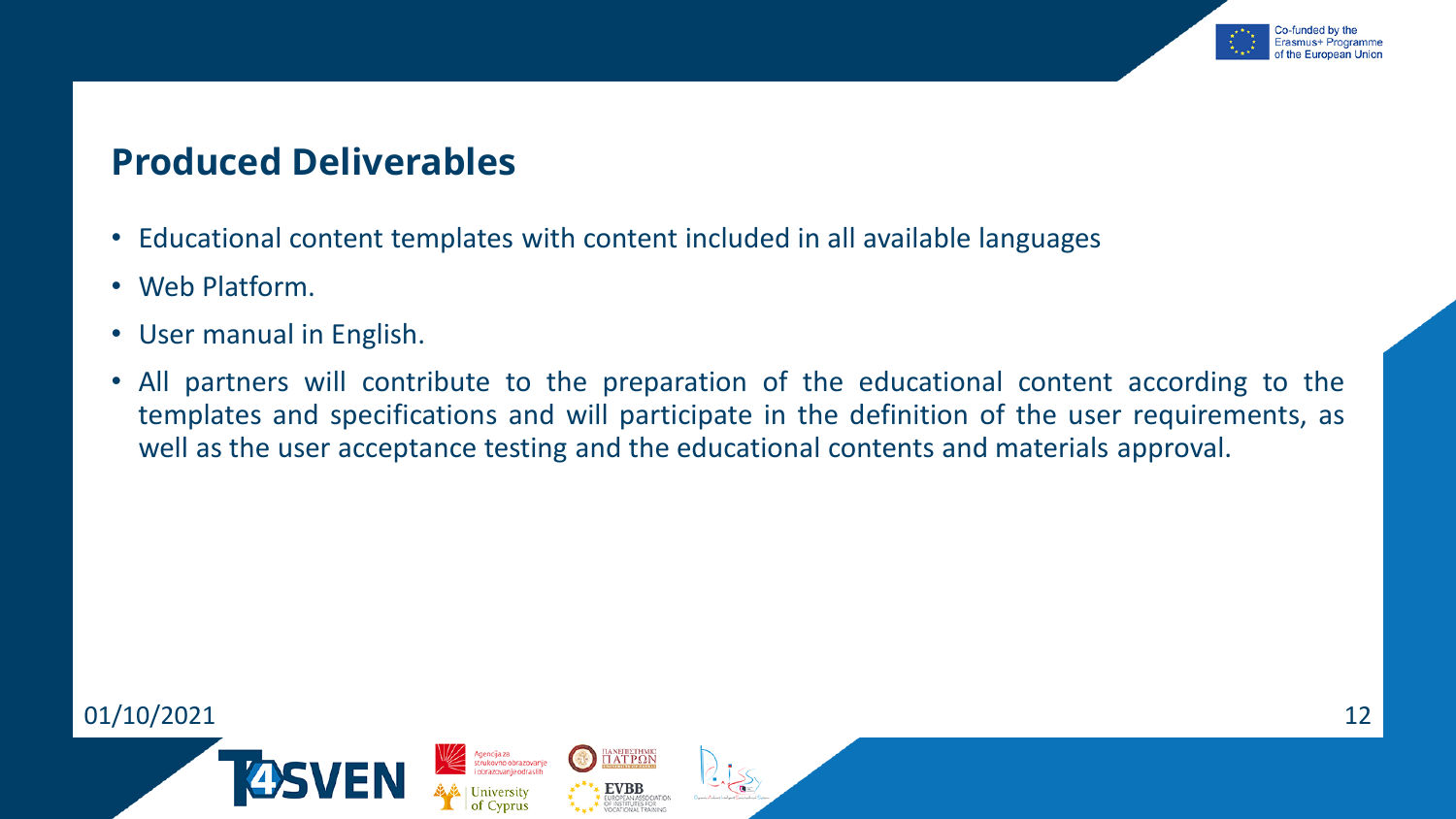

## **Project Website**

<https://t4sven.cs.ucy.ac.cy/>

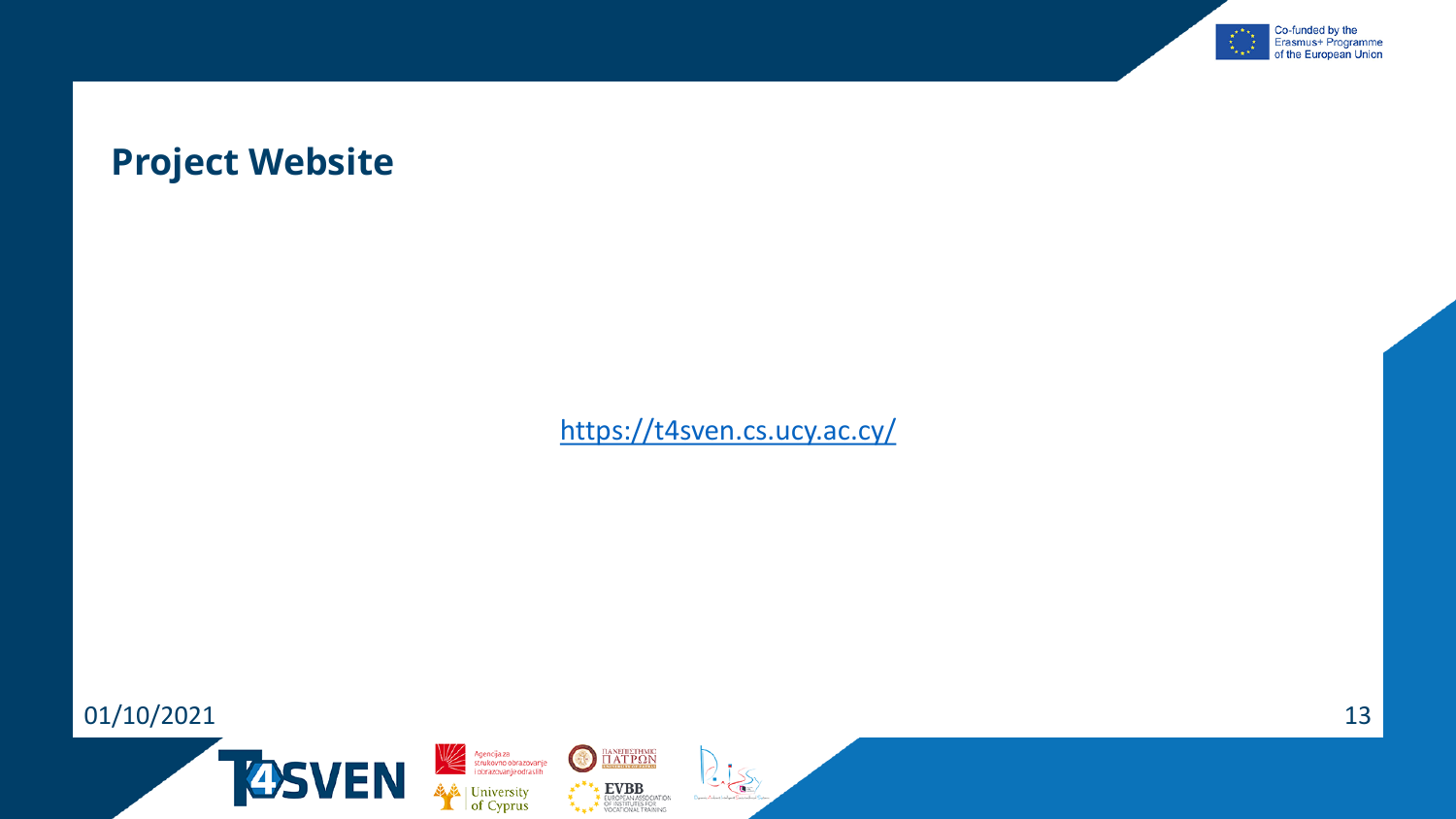

## **Risk Management & Conflict resolution plan**

Project Management: SEIT Laboratory/UCY

Purpose of the Risk Management Plan will be to:

- Identify
- track
- manage risks in order to allow the successful implementation of the project, irrespective of problems that may arise